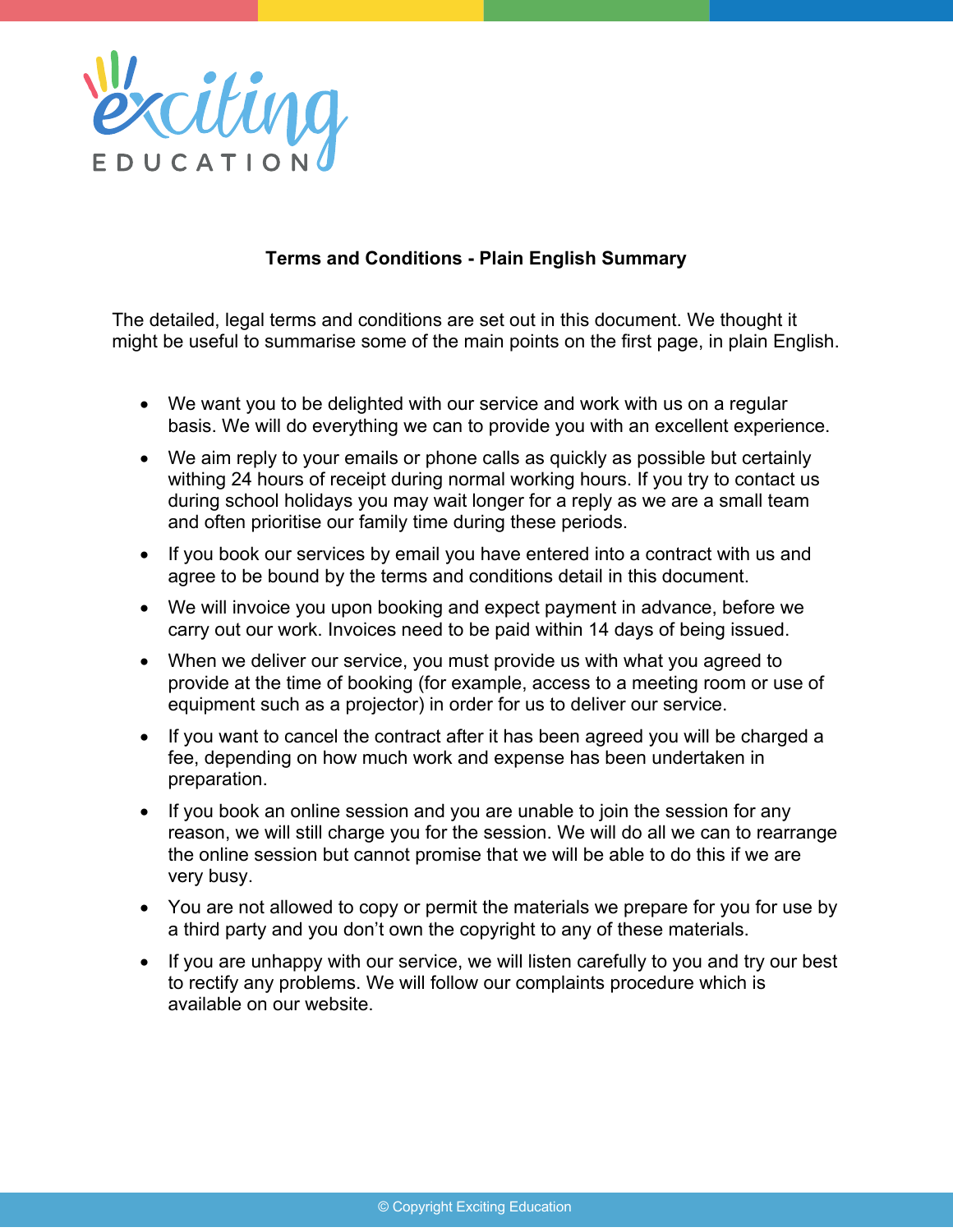

# **TERMS AND CONDITIONS**

## **Application and entire agreement**

1. These Terms and Conditions apply to the provision of the services detailed in our quotation by Exciting Education, having offices at Unit 2, 2 Pennygilliam Way, Launceston, Cornwall, PL15 7ED (**we** or **us**) to the person/organisation buying the services (**you**).

2. You are deemed to have accepted these Terms and Conditions when you accept our quotation (via email or in writing) or from the date of any performance of the Services (whichever happens earlier) and these Terms and Conditions and our quotation (the **Contract**) are the entire agreement between us.

3. You acknowledge that you have not relied on any statement, promise or representation made or given by or on our behalf. These Conditions apply to the Contract to the exclusion of any other terms that you try to impose or incorporate, or which are implied by trade, custom, practice or course of dealing.

### **Interpretation**

4. A "business day" means any day other than a Saturday, Sunday or bank holiday.

5. The headings in these Terms and Conditions are for convenience only and do not affect their interpretation.

6. Words imparting the singular number shall include the plural and vice-versa.

### **Services**

7. We warrant that we will use reasonable care and skill in our performance of the Services which will comply with the quotation, including any specification in all material respects. We can make any changes to the Services which are necessary to comply with any applicable law or safety requirement, and we will notify you if this is necessary. 8. We will use our reasonable endeavours to complete the performance of the Services within the time agreed or as set out in the quotation; however, time shall not be of the essence in the performance of our obligations.

9. All of these Terms and Conditions apply to the supply of any goods as well as Services unless we specify otherwise.

### **Your obligations**

10. You must obtain any permissions, consents, licences or otherwise that we need and must give us with access to any and all relevant information, materials, properties and any other matters which we need to provide the Services.

11. If you do not comply with clause 10, we can terminate the Services.

12. All personal data must be processed in accordance with the Data Protection Act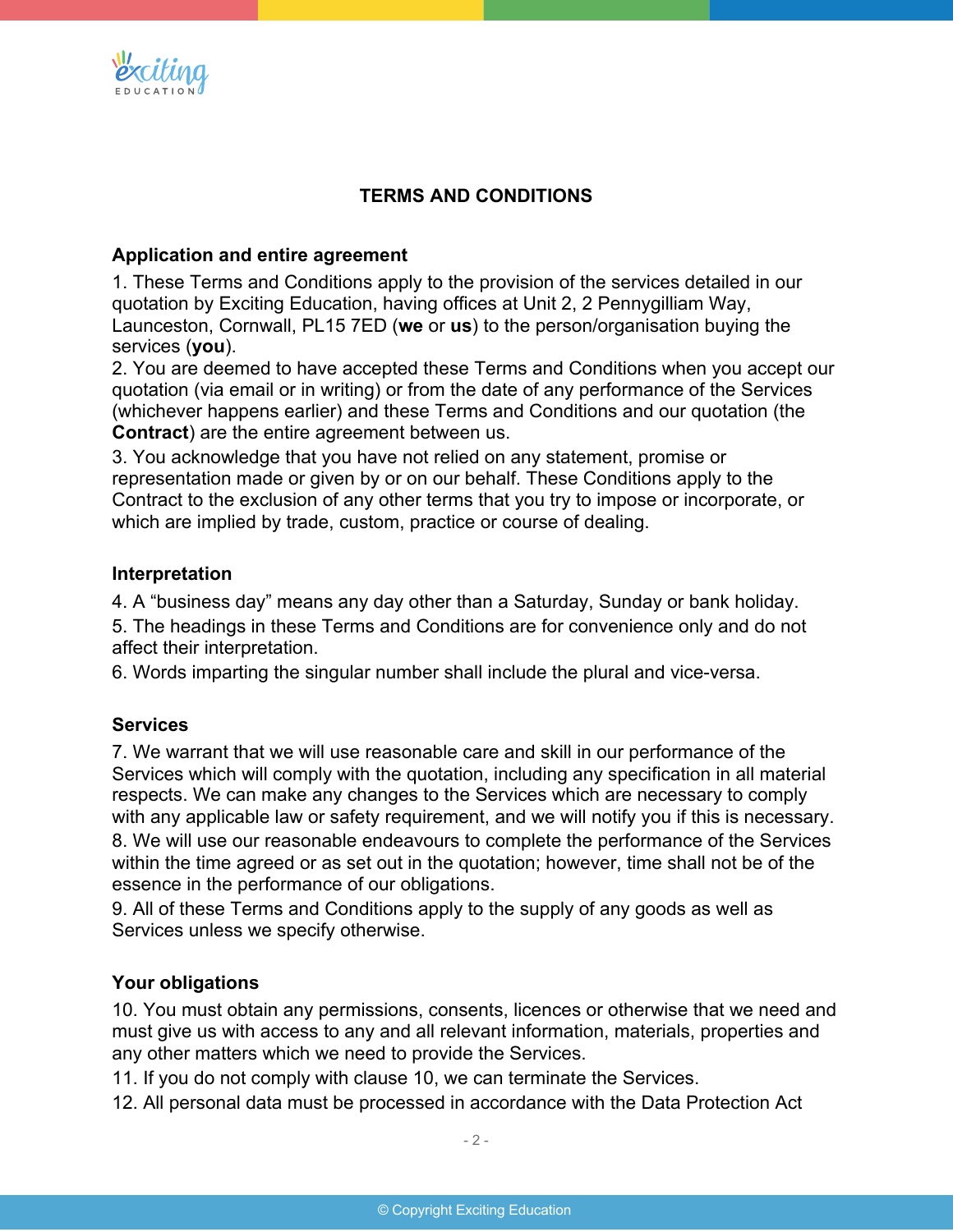

1998, used only so far as is necessary for the purpose of performing obligations under this Agreement, and shall not be disclosed to any third party.

13. We are not liable for any delay or failure to provide the Services if this is caused by your failure to comply with the provisions of this section (**Your obligations**).

## **Fees**

14. The fees (**Fees**) for the Services are set out in the quotation and are calculated on a time and materials basis.

15. In addition to the Fees, we can recover from you a) reasonable incidental expenses including, but not limited to, travelling expenses, hotel costs, subsistence and any associated expenses, b) the cost of services provided by third parties and required by us for the performance of the Services including but not limited to the hire of premises and equipment, and c) the cost of any materials required for the provision of the Services.

16. You must pay us for any additional services provided by us that are not specified in the quotation. The provisions of clause 14 also apply to these additional services.

## **Cancellation and amendment**

18. We can withdraw, cancel or amend a quotation if it has not been accepted by you, or if the Services have not started, within a period of 7 days from the date of the quotation, (unless the quotation has been withdrawn). Quotes are valid for 7 days from the date of issue.

19. Either we or you can cancel an order for any reason prior to your acceptance (or rejection) of the quotation.

20. If you want to amend any details of the Services you must tell us in writing as soon as possible. We will use reasonable endeavours to make any required changes and additional costs will be included in the Fees and invoiced to you.

21. If you want to cancel the contract after it has been agreed you will be charged a fee, depending on how much work and expense has been undertaken.

22. Where training course dates and arrangements have been set, we reserve the right to charge you up to 100% of the agreed fees in the event that you cancel or postpone the provision of our Services prior to training commencing, or during the course of training.

23. No refunds are provided for delegates who fail to attend. Decreasing or increasing the number of delegates on any course may alter the fees payable. Delegates may be substituted at any time prior to the start of the course.

24. Exciting Education and its authorised agents reserve the right to exclude a delegate from training, at any stage, in the event that, the preparation, behaviour or condition of the delegate, in the opinion of the trainer in charge, is not appropriate or conducive to the training concerned.

25. If, due to circumstances beyond our control, including those set out in the clause below (**Circumstances beyond a party's control**), we have to make any change in the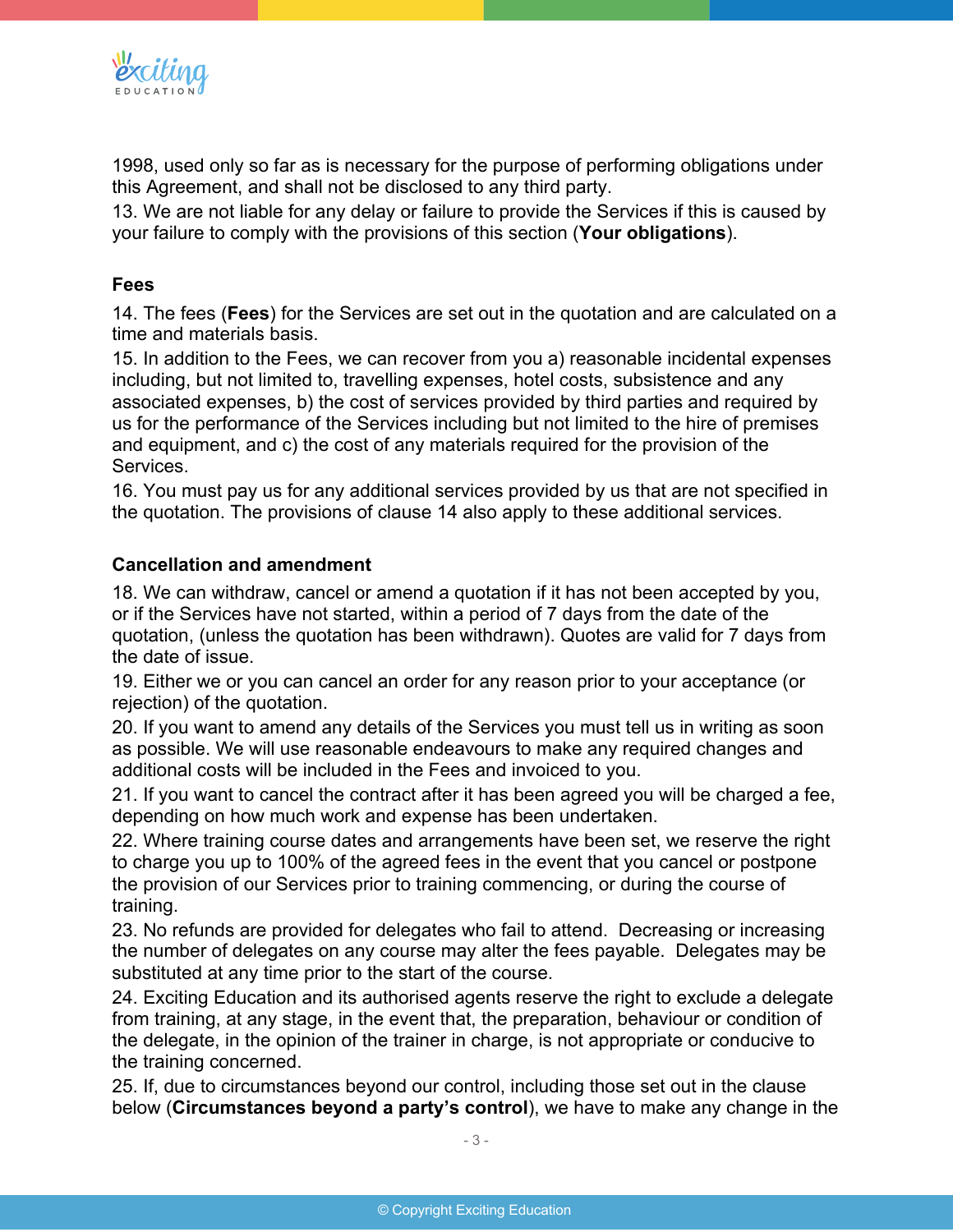

Services or how they are provided, we will notify you immediately. We will use reasonable endeavours to keep any such changes to a minimum.

## **Payment**

26. We will invoice you for payment of the Fees in advance, usually at the time of booking.

27. You must pay the Fees due within 14 days of the date of our invoice

28. Time for payment shall be of the essence of the Contract.

29. Without limiting any other right or remedy we have for statutory interest, if you do not pay within the period set out above, we will charge you interest at the rate of 4% per annum above the base lending rate of the Bank of England from time to time on the amount outstanding until payment is received in full. We also reserve the right to withdraw any discount offered.

30. All payments due under these Terms and Conditions must be made in full without any deduction or withholding except as required by law and neither of us can assert any credit, set-off or counterclaim against the other in order to justify withholding payment of any such amount in whole or in part.

31. If you do not pay within the period set out above, we can suspend any further provision of the Services and cancel any future services which have been ordered by, or otherwise arranged with, you.

32. Receipts for payment will be issued by us only at your request.

33. All payments must be made in British Pounds unless otherwise agreed in writing between us.

## **Subcontracting and assignment**

34. We can at any time assign, transfer, charge, subcontract or deal in any other manner with all or any of our rights under these Terms and Conditions and can subcontract or delegate in any manner any or all of our obligations to any third party. 35. You must not, without our prior written consent, assign, transfer, charge, subcontract or deal in any other manner with all or any of your rights or obligations under these Terms and Conditions.

## **Termination**

36. We can terminate the provision of the Services immediately if you:

- a. commit a material breach of your obligations under these Terms and Conditions; or
- b. fail to pay any amount due under the Contract on the due date for payment; or
- c. are or become or, in our reasonable opinion, are about to become, the subject of a bankruptcy order or take advantage of any other statutory provision for the relief of insolvent debtor; or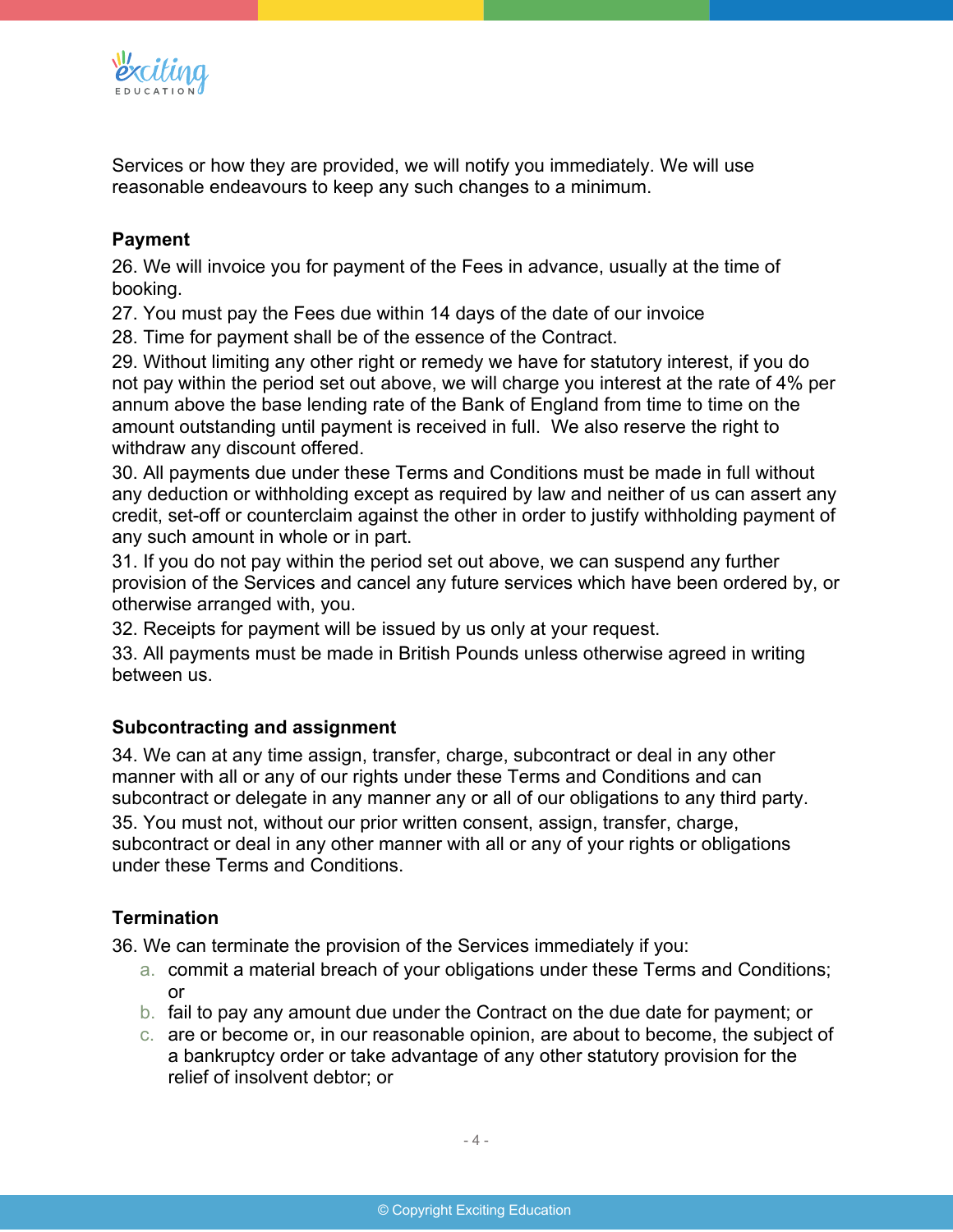

- d. enter into a voluntary arrangement under Part 1 of the Insolvency Act 1986, or any other scheme or arrangement is made with its creditors; or
- e. convene any meeting of your creditors, enter into voluntary or compulsory liquidation, have a receiver, manager, administrator or administrative receiver appointed in respect of your assets or undertakings or any part of them, any documents are filed with the court for the appointment of an administrator in respect of you, notice of intention to appoint an administrator is given by you or any of your directors or by a qualifying floating charge holder (as defined in para. 14 of Schedule B1 of the Insolvency Act 1986), a resolution is passed or petition presented to any court for your winding up or for the granting of an administration order in respect of you, or any proceedings are commenced relating to your insolvency or possible insolvency.

## **Intellectual property and copyright**

37. Unless specifically detailed in the quote, we reserve all copyright and any other intellectual property rights which may subsist in any goods supplied in connection with the provision of the Services. We reserve the right to take any appropriate action to restrain or prevent the infringement of such intellectual property rights.

38. You undertake that you will not copy or permit the materials we prepare for you for use by a third party. You will not engage in copying of course materials, nor disclose, permit the disclosure, sell or hire the same to third parties, nor use the same for running your own courses, except those licensed and expressly permitted by Exciting Education.

### **Liability and indemnity**

39. Our liability under these Terms and Conditions, and in breach of statutory duty, and in tort or misrepresentation or otherwise, shall be limited as set out in this clause.

40. The total amount of our liability is limited to the total amount of Fees payable by you under the Contract.

41. We are not liable (whether caused by our employees, agents or otherwise) in connection with our provision of the Services or the performance of any of our other obligations under these Terms and Conditions or the quotation for:

- a. any indirect, special or consequential loss, damage, costs, or expenses; or
- b. any loss of profits; loss of anticipated profits; loss of business; loss of data; loss of reputation or goodwill; business interruption; or, other third party claims; or
- c. any failure to perform any of our obligations if such delay or failure is due to any cause beyond our reasonable control; or
- d. any losses caused directly or indirectly by any failure or your breach in relation to your obligations; or
- e. any losses arising directly or indirectly from the choice of Services and how they will meet your requirements or your use of the Services or any goods supplied in connection with the Services.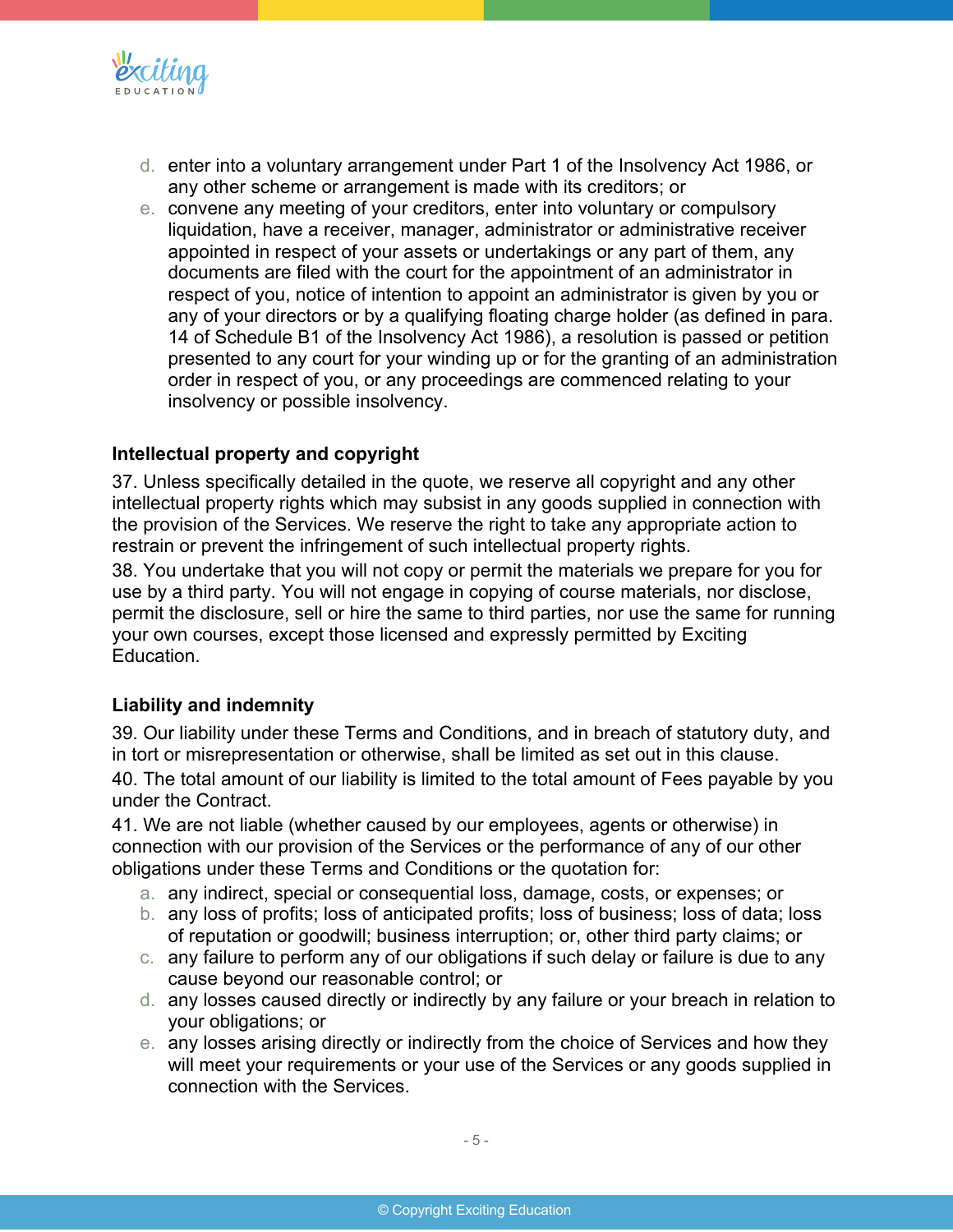

42. You must indemnify us against all damages, costs, claims and expenses suffered by us arising from any loss or damage to any equipment (including that belonging to third parties) caused by you or your agents or employees.

43. Nothing in these Terms and Conditions shall limit or exclude our liability for death or personal injury caused by our negligence, or for any fraudulent misrepresentation, or for any other matters for which it would be unlawful to exclude or limit liability.

## **Circumstances beyond a party's control**

44. Neither of us is liable for any failure or delay in performing our obligations where such failure or delay results from any cause that is beyond the reasonable control of that party. Such causes include, but are not limited to: travel delays, power failure, Internet Service Provider failure, industrial action, civil unrest, fire, flood, storms, earthquakes, acts of terrorism, acts of war, governmental action or any other event that is beyond the control of the party in question. If the delay continues for a period of 90 days, either of us may terminate or cancel the Services to be carried out under these Terms and Conditions.

### **Communications**

45. All notices under these Terms and Conditions must be in writing and signed by, or on behalf of, the party giving notice (or a duly authorised officer of that party).

46. Notices shall be deemed to have been duly given:

- a. when delivered, if delivered by courier or other messenger (including registered mail) during the normal business hours of the recipient;
- b. when sent, if transmitted by fax or email and a successful transmission report or return receipt is generated;
- c. on the fifth business day following mailing, if mailed by national ordinary mail; or
- d. on the tenth business day following mailing, if mailed by airmail.

47. All notices under these Terms and Conditions must be addressed to the most recent address, email address or fax number notified to the other party.

### **No waiver**

48. No delay, act or omission by a party in exercising any right or remedy will be deemed a waiver of that, or any other, right or remedy nor stop further exercise of any other right, or remedy.

### **Severance**

49. If one or more of these Terms and Conditions is found to be unlawful, invalid or otherwise unenforceable, that / those provisions will be deemed severed from the remainder of these Terms and Conditions (which will remain valid and enforceable).

### **Non-solicitation**

- 6 -